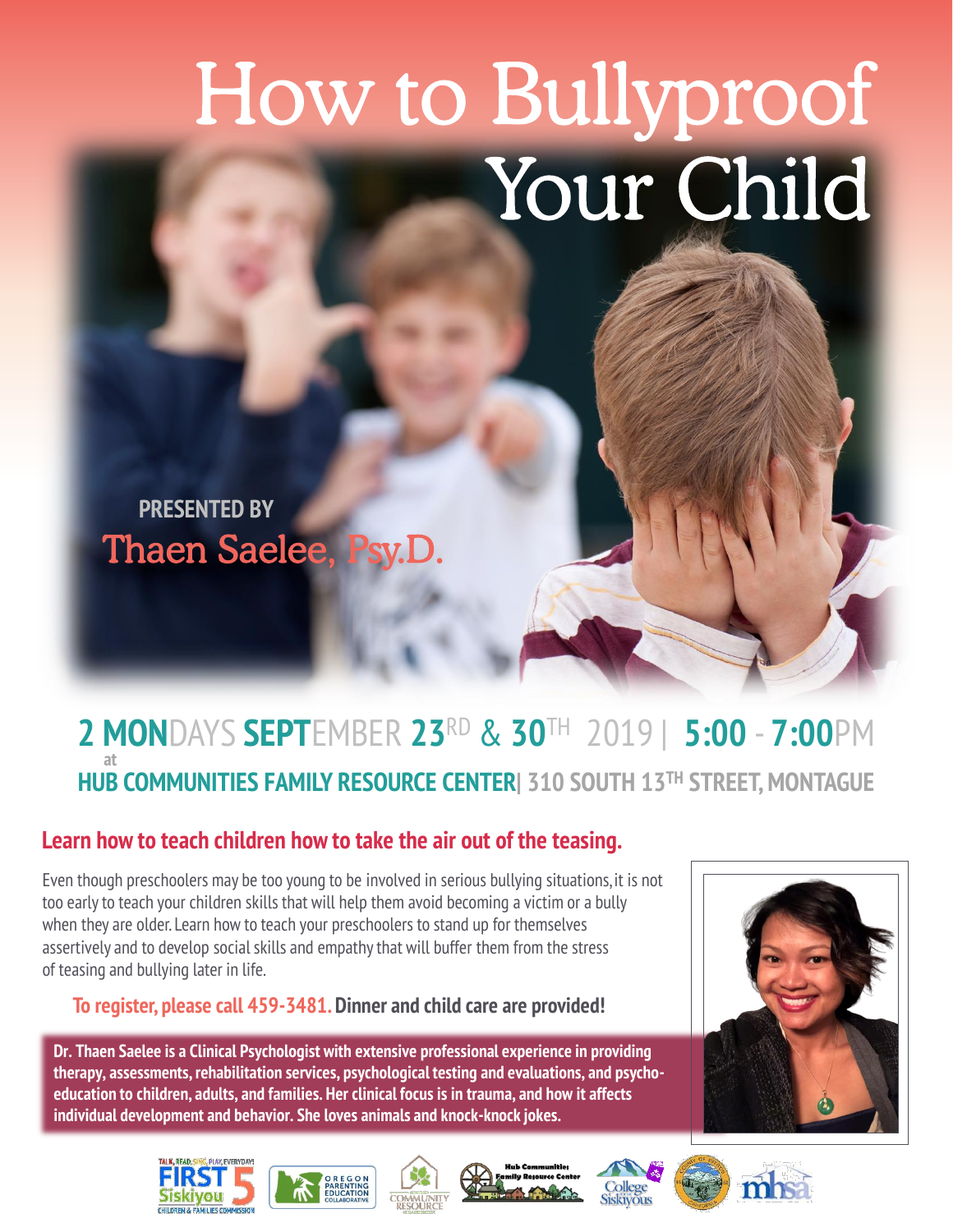## How to Bullyproof Your Child

### **2 MON**DAYS **SEPT**EMBER **23**RD & **30**TH

|

**Learn how to teach children how to take the air out of the teasing.** 

 $\mathbf{a}$ 

 $\overline{a}$ 

**TUES**DAY **SEPT**EMBER **17**TH 2019 | **5:30** - **7:30**PM **at**

or **SISKIYOU CHILD CARE COUNCIL | 170 BOLES STREET, WEED**

 $\mathbf{c}$ **To register, please call 938-9914. Dinner and child care are provided! Join us!** 

b<br>Buffer **Dr. Thaen Saelee is a Clinical Psychologist with extensive professional experience in providing therapy, assessments, rehabilitation services, psychological testing and evaluations, and psycho-education to children, adults, and families. Her clinical focus is in trauma, and how it affects individual development and behavior. She loves animals and knock-knock jokes.**



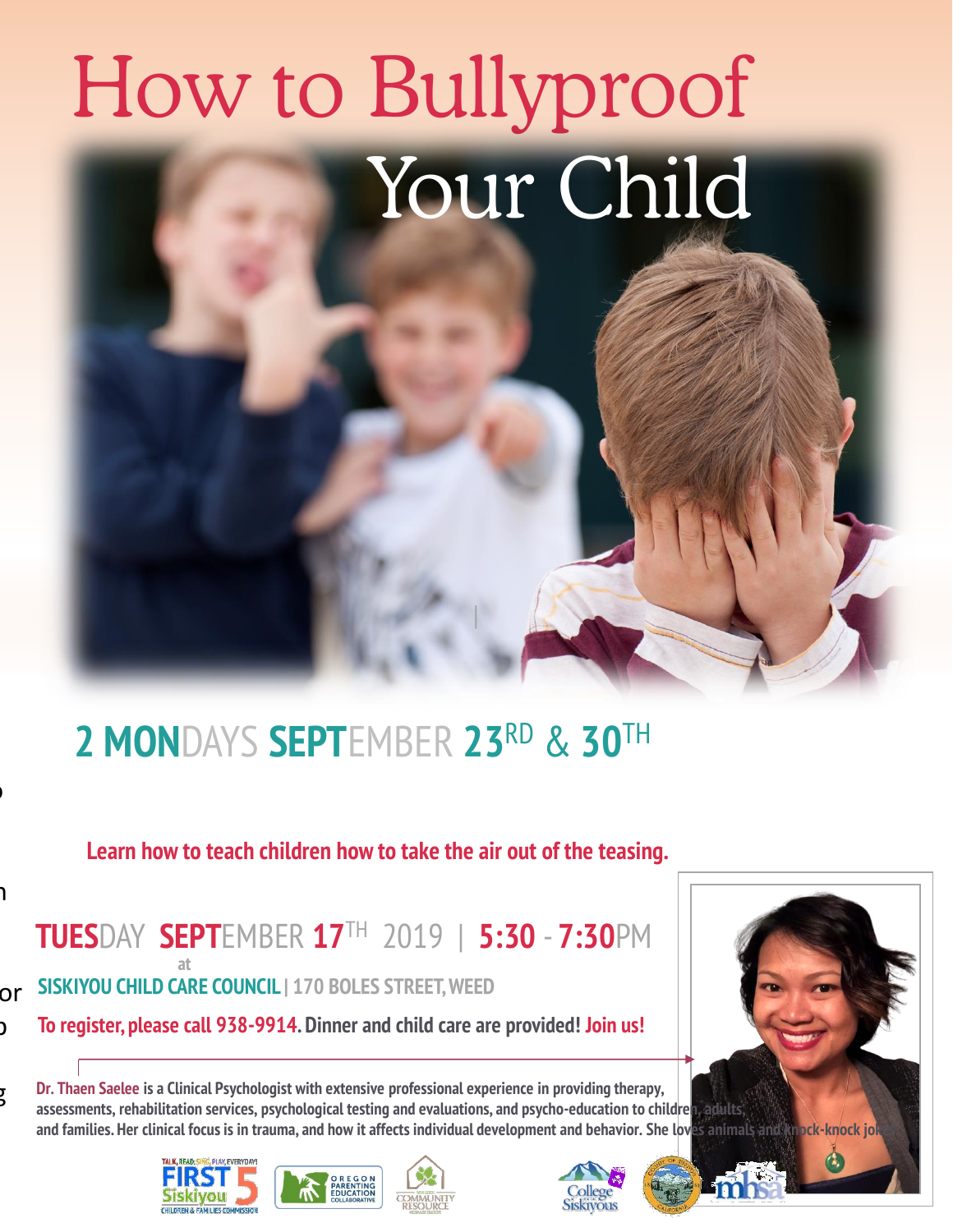# How to Bullyproof Your Child |

#### **2 MON**DAYS **SEPT**EMBER **23**RD & **30**TH 2019 | **5:00** - **7:00**PM **HUB COMMUNITIES FAMILY RESOURCE CENTER| 310 SOUTH 13TH STREET, MONTAGUE at**

#### **Learn how to teach children how to take the air out of the teasing.**

Even though preschoolers are too young to be involved in serious bullying situations, it is not too early to teach your children skills that will help them avoid becoming a victim or a bully when they are older. Learn how to teach your preschoolers to stand up for themselves assertively and to develop social skills and empathy that will buffer them from the stress of teasing and bullying later in life.

#### **To register, please call 459-3481. Dinner and child care are provided!**

**Dr. Thaen Saelee is a Clinical Psychologist with extensive professional experience in providing therapy, assessments, rehabilitation services, psychological testing and evaluations, and psycho-education to children, adults, and families. Her clinical focus is in trauma, and how it affects individual development and behavior. She loves animals and knock-knock jokes.**













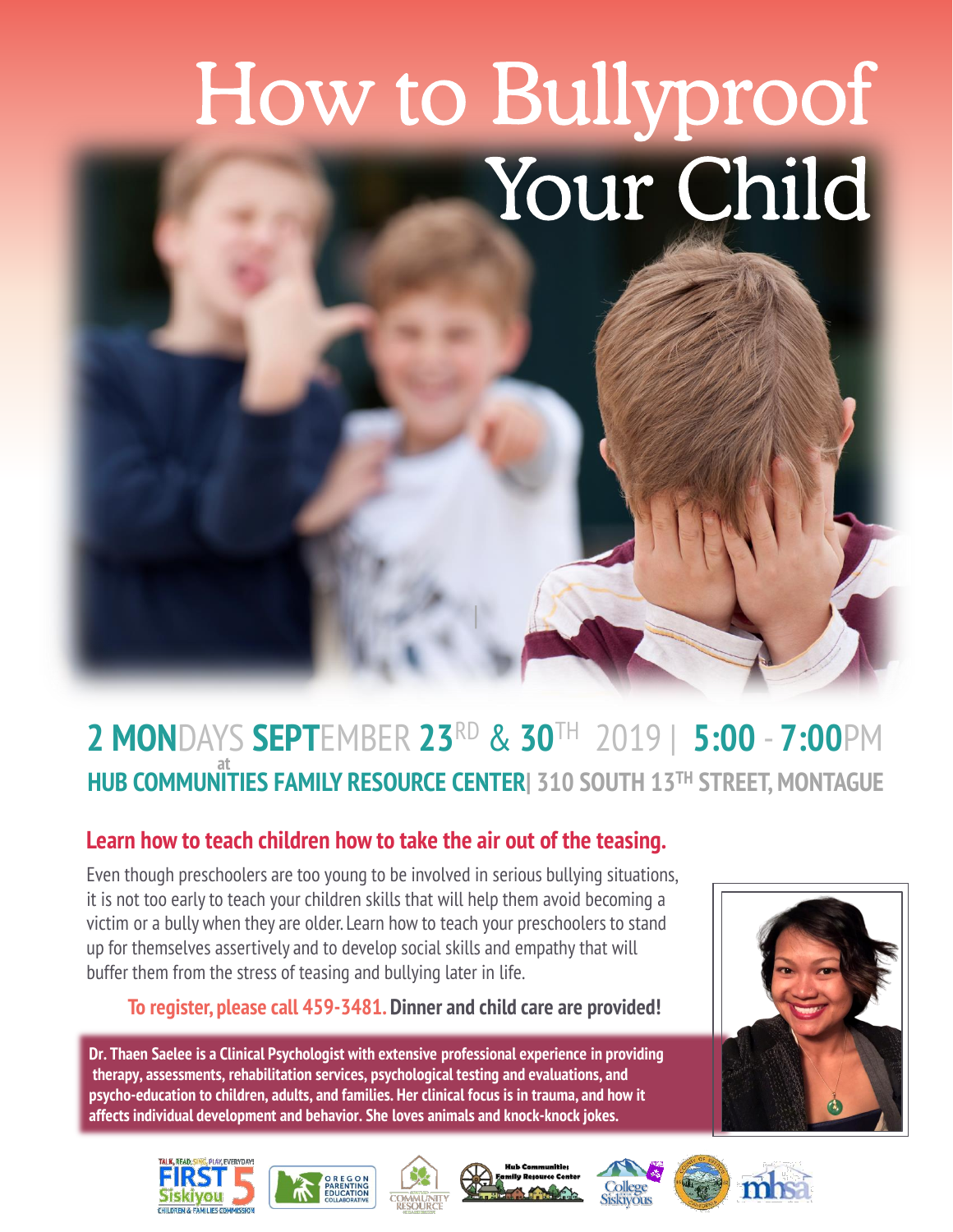## How to Bullyproof Your Child



**Presented by**

#### **Thaen Saelee, Psy. D.**

**Dr. Thaen Saelee has extensive experience in providing therapy, assessments, rehabilitation services, psychological testing and evaluations, and psycho-education to children, adults, and families. Her clinical focus is in trauma, and how it affects individual development and behavior.**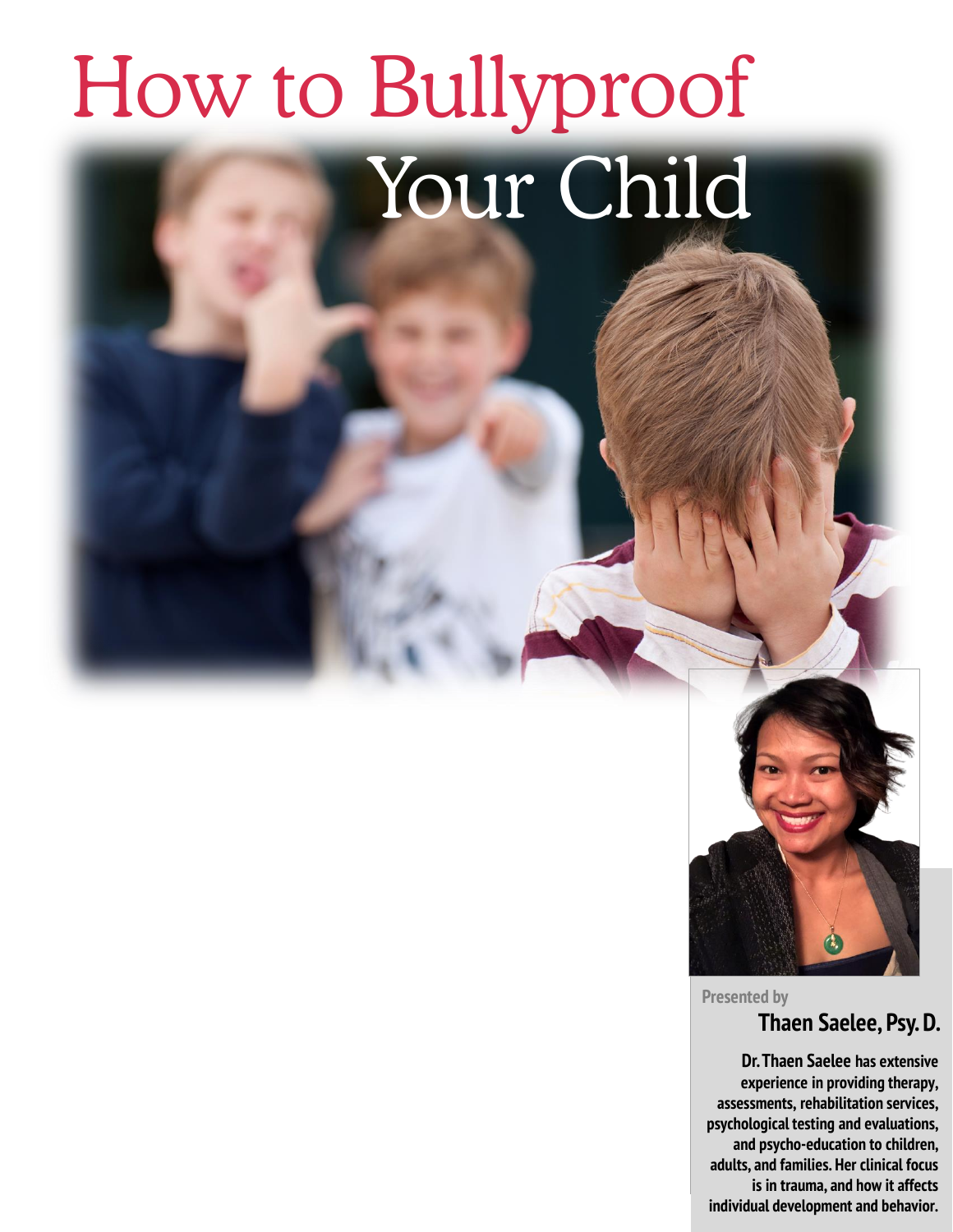

**Attendees at this special in-service training will have the opportunity to learn how to identify the signs of trauma and help children cope, and how to provide both children and adults with strategies and tools for self-care and to build personal resilience.** Examples of trauma can include violence in the family or community, arrest and/or incarceration of a family member, caregiver substance abuse or untreated mental illness, homelessness, separation from parents or the death of a family member.

#### **Why is learning about adverse childhood experiences and trauma important?**

Because extensive research has shown that trauma negatively impacts early brain development, a child's ability to learn, cognitive development, social-emotional development, the ability to develop secure attachments to others, and physical health. **Dr. Saelee will discuss innovative and highly effective "traumainformed" approaches that have been developed from discoveries from the Adverse Childhood Experiences study (ACEs) to help Early Childhood Educators and Care Providers in their critical role to address the negative impact of violence and trauma, and support the recovery and resiliency of the child and family.** 

## **WED**NESDAY **DEC 5**TH **10 -2:30**PM

#### **Please call 493-5117 to register for this special training.**





**Happy Camp Community Center 38 Park Way, Happy Camp Lunch will be provided!**



**Thaen Saelee, Psy. D. Presented by**

**Dr. Thaen Saelee has extensive experience in providing therapy, assessments, rehabilitation services, psychological testing and evaluations, and psycho-education to children, adults, and families. Her clinical focus is in trauma, and how it affects individual development and behavior.**